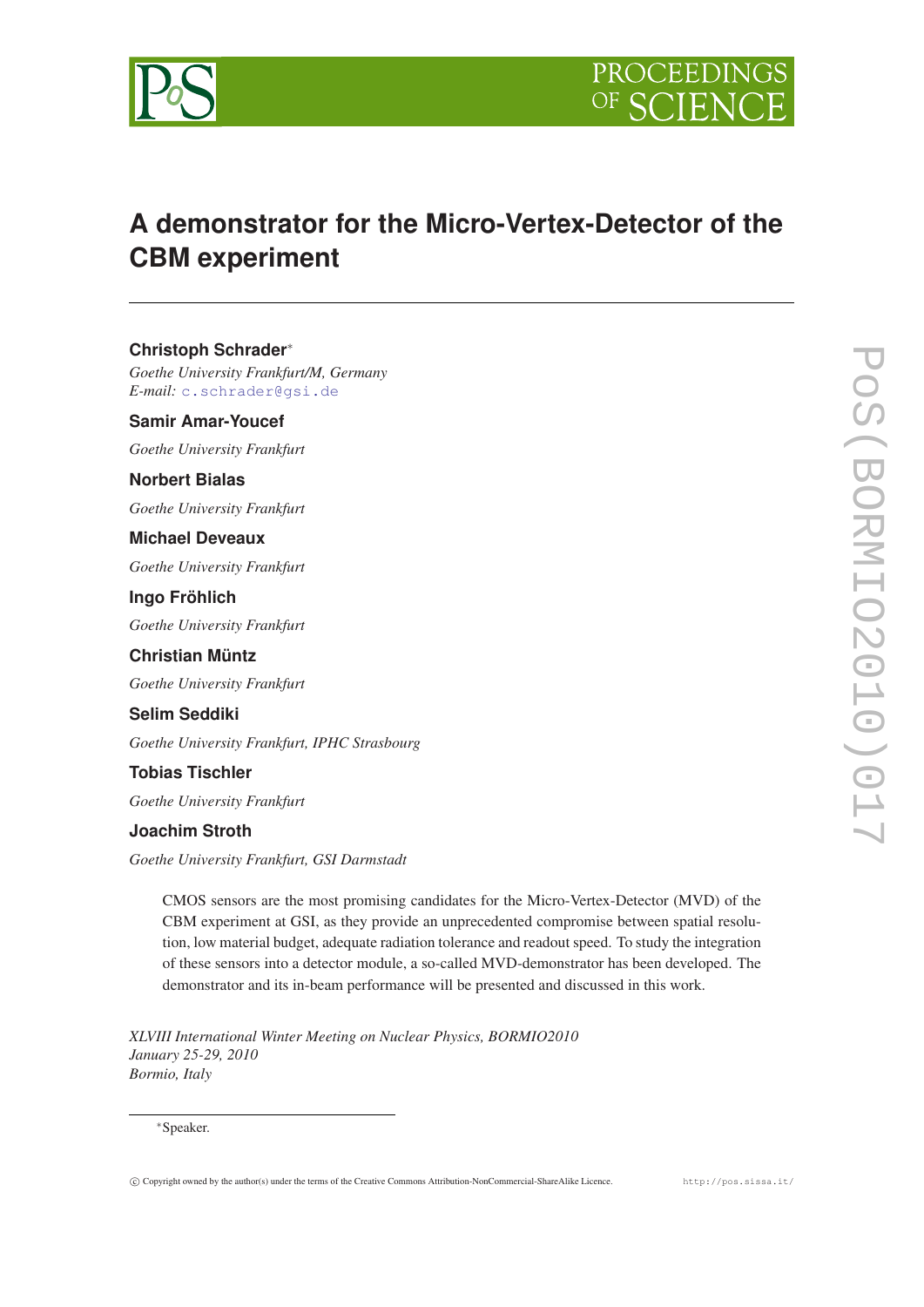## 1. The CBM experiment @ FAIR

The goal of the Compressed Baryonic Matter experiment (CBM) is to study the QCD phase diagram in the region of moderate temperatures and high net-baryon densities in the vicinity of the predicted critical point. To do so, the fixed target experiment CBM will probe nuclear fireballs produced in heavy ion collisions of 8 to 45 AGeV incident energy with various rare probes, among them open charm. Due to the short life time ( $c\tau = 123.0 \ \mu$ m for  $D^0$ -mesons) and the presence of a large background due to particles emitted from the target, the identification of open charm is only possible via their daughter particles considering their displaced decay vertex (secondary vertex). This requires an unprecedented vertex detector performance with a vertex resolution better then ~ 70  $\mu$ m. This implies a detector with minimal material budget (< 0.3 % X<sub>0</sub>) and a single point resolution of better than  $\leq 5 \mu$ m. In order to reduce multiple scattering the detector has to operate in moderate vacuum. Moreover, the high particle flux (up to  $3.5 \times 10^6$  hits/mm<sup>2</sup>) generated by the ambitioned collision rates of  $10^5 - 10^6$ /s requires a radiation tolerant sensor ( $\gtrsim 10^{13}$  n<sub>eq</sub>/cm<sup>2</sup> [\[1\]](#page-4-0)).

As they provide an optimum compromise between an excellent spatial resolution ( $\leq 5 \mu m$ ), low material budget (thinned to  $\sim$  50  $\mu$ m Si), adequate radiation tolerance and readout speed, CMOS Monolithic Active Pixel Sensors (MAPS) are currently considered as guideline technology for the CBM Micro-Vertex-Detector (MVD). The so-called "MVD-demonstrator"- project aims at studying the integration of these sensors into an ultra-light and actively cooled detector module using available technologies. This project does not yet meet all ambitious requirements of the CBM MVD, but focused on system integration and material validation based on MAPS.

## 2. The MVD-demonstrator

The MVD-demonstrator integrates two MAPS-sensors (MIMOSA-20 [\[2\]](#page-4-0)) on a double-sided module (see figure [1\)](#page-2-0). The MIMOSA-20 sensors were developed by IPHC Strasbourg with a thickness of 750  $\mu$ m silicon (50  $\mu$ m after thinning), which corresponds to a material budget of 0.795%  $X_0$ . Each sensor hosts 640  $\times$  320 pixels with a pixel pitch of 30  $\times$  30  $\mu$ m<sup>2</sup>. The chip is read out via two differential analogue signal lines in serial mode. The raw data rate of one sensor is 2.4 Gbit/s corresponds to 50 MHz readout frequency and 12-bit ADC-resolution. The sensors are positioned and bonded below to a dedicated three layer flex print cable  $(0.212\% X_0)$  and glued hereafter direct onto a highly heat conductive TPG (Thermal Pyrolitic Graphite ∼ 1500 W/mK [[3](#page-4-0)]) support. The two TPG layers of the double-sided demonstrator are separated by a very light Reticulated Vitreous Carbon (RVC [\[4\]](#page-4-0)) layer to increase mechanical stability and to keep the material budget low. The TPG layers transport the dissipated power of the sensors towards a copper heat sink located outside the acceptance of the detector module. This cooling concept allows for operating the demonstrator in vacuum.

It should be noted that it was not yet the goal of this project to achieve the material budget of the final CBM detector, hence the active part of the demonstrator setup has a material budget of  $\sim$  2.452 % X<sub>0</sub>. The integration of thinned sensors (50 µm silicon, total thickness of a demonstrator module  $\sim$  1 % X<sub>0</sub>) was successfully demonstrated but not applied for the demonstrator used in the beam test in order to reduce the risk of this project.

The readout of the sensors is done via the flex print cable, which is connected via a fine pitch connector to the front-end board (DemoAux). This board converts single-ended signals in differential signal and provides signal amplification. The high data rate of the sensors requires online data processing in a pipeline sequence to avoid dead times. Noise filtering and shaping for signal conditioning is implemented both on the hardware platforms and in the online pipeline sequence to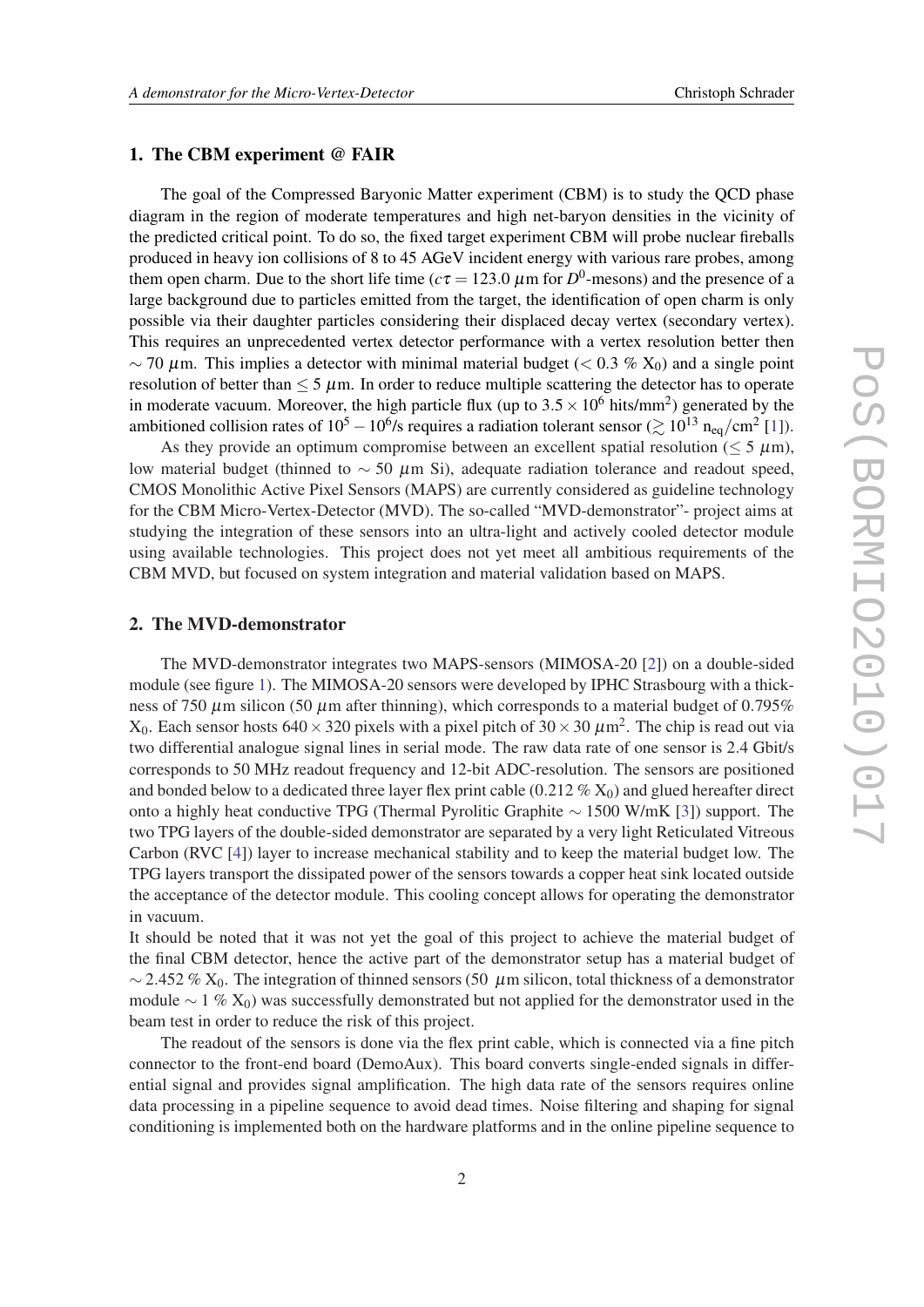<span id="page-2-0"></span>

Figure 1: Sketch of MVD-demonstrator setup: Demonstrator module and R/O, DAQ.

improve the spatial resolution of the demonstrator. In order to implement the pipeline algorithms and the protocol, a FPGA (VIRTEX4) is used, which is located on a customized hardware platform. To allow for integrating the demonstrator in the HADES experiment this hardware platform is developed as an add-on concept for the HADES-TRBv2 [[5](#page-4-0)]. This MAPS add-on board allows for an analogue-to-digital conversion of the signals generated by the MIMOSA-20 sensors as well as a deterministic sensor control.

## 3. Test conditions and in-beam performance

The detector performance of the demonstrator was tested with the 5.9 keV photons of a  ${}^{55}Fe$ source. This study focused on validating the hardware and the sensors with respect to noise and gain behaviour at different running conditions like temperature and readout frequency. This allows for calibrating and for tuning online noise filters like an online common mode filter or correlated double sampling. During the tests, we reproduced the known intrinsic noise of MIMOSA-20, which validates our readout system.

In order to examine the in-beam performance regarding to signal/noise-ratio and spatial resolution two demonstrator modules have been tested with 120 GeV/c pions at the CERN-SPS. The modules were arranged in a reference telescope (TAPI [\[6\]](#page-4-0)) which provided trigger information from two scintillators. The synchronization of the demonstrator modules and the telescope was done by encoding time stamps and trigger flags into the data stream of the freely running devices. This method simulates the freely running CBM-DAQ and enables tracking over multiple stations which are running independently.

The good noise and signal performances observed in the laboratory was reproduced in the beam for both demonstrator stations. Figure [2](#page-3-0) shows the noise distribution of one cooled demonstrator station and of one demonstrator station running at room temperature during the beam test.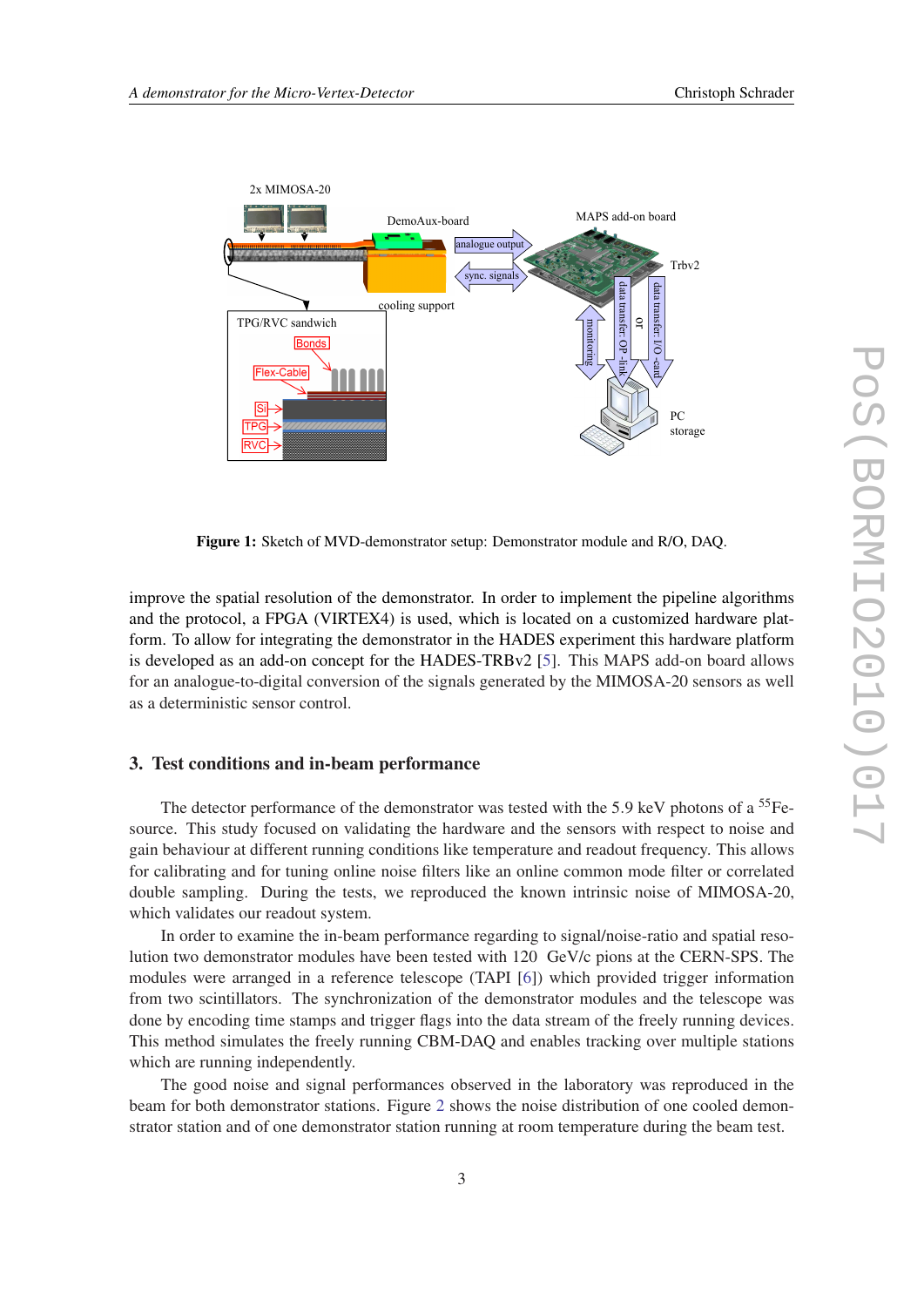<span id="page-3-0"></span>

Figure 2: Noise averaged (left) of each pixel over 500 frames during the beam test for station 1 cooled down to 0  $\degree$ C and for station 2 running at room temperature. The signal distribution (right) of the demonstrator for a 3  $\times$  3 cluster including the seed pixel. The signal cut was set to 5 times the average noise (i.e.  $\sim$  110 e<sup>−</sup>).



Figure 3: Position residual plot of the two demonstrator stations in x- (left) and y- (right) coordinate with a pixel pitch of 30  $\mu$ m. The zoomed insert shows details of the position correlation, together with a gauss fit.

Due to an online common mode filter a noise average value of about  $\sim$  21.4 e<sup>−</sup> and a noise dispersion of  $< 1.01$  e<sup>-</sup> has been achieved for the cooled station.

Assuming straight and parallel tracks for alignment and using a center of gravity method, a first estimate of the spatial resolution was obtained (see figure 3). After an offline alignment by means of both, translation and rotation, as well as correcting for beam inclination, a spatial resolution of  $\leq$  5.73  $\mu$ m (x,y) was achieved, which matches the specification of CBM regarding single point resolution. The discrepancy with the ultimate performances of MAPS with 30  $\mu$ m pitch (2-3  $\mu$ m spatial resolution) is probably due to additional noise caused by a known and meanwhile fixed mistake during the commercial processing of MIMOSA-20.